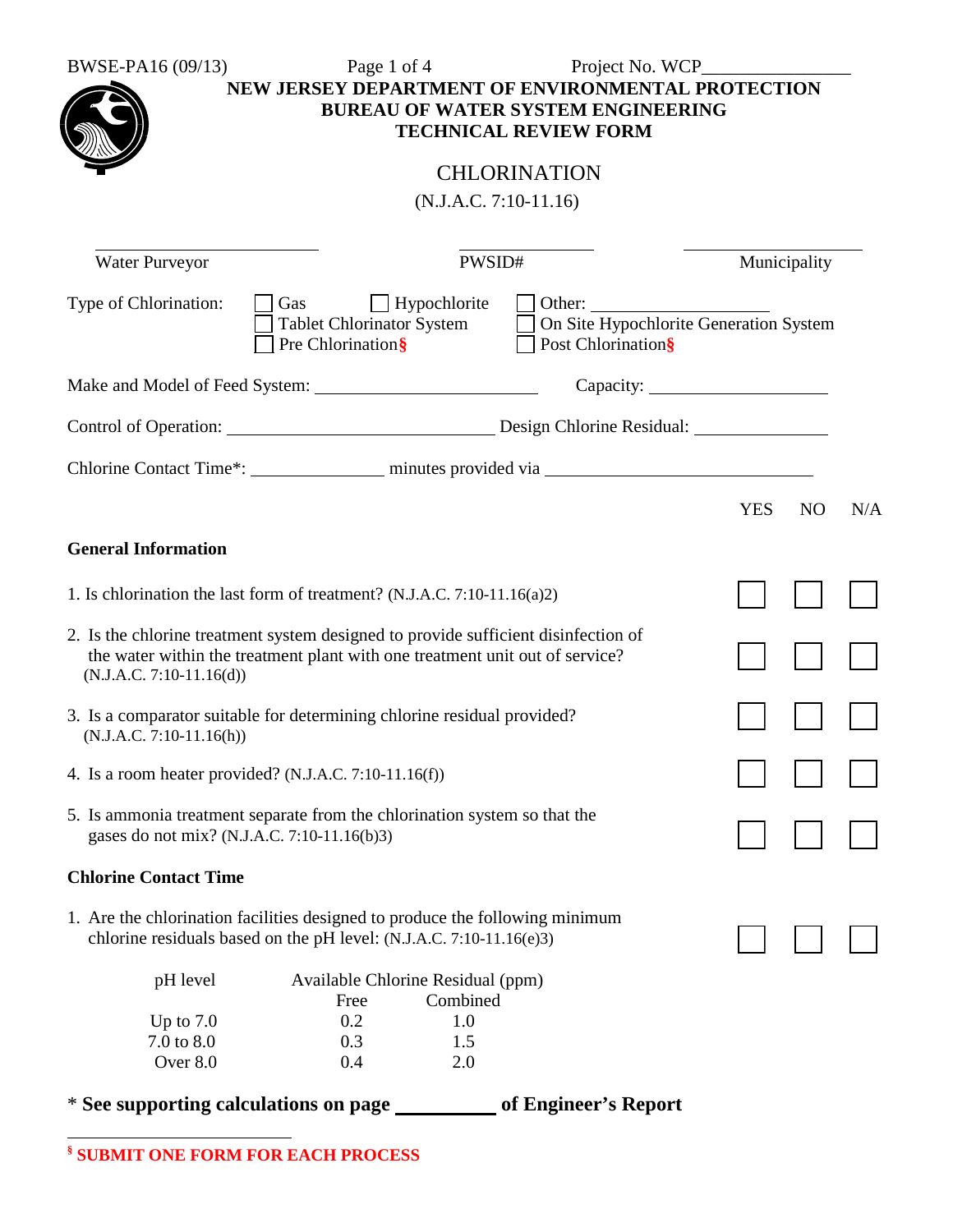chlorine contact time of 5 minutes provided (after post chlorination)to produce

- YES NO N/A
- 
- 

 above required combined chlorine residual? (N.J.A.C. 7:10-11.16(e)1i) 3. For chlorination facilities which treat surface water or ground water under the direct influence of surface water, is a minimum chlorine contact time of 30 minutes provided to produce the above required free chlorine residual?

2. For chlorination facilities which treat ground water sources, is a minimum

the above required free chlorine residual or 30 minutes to produce the

## (N.J.A.C. 7:10-11.16(e)1ii)

## **Gas Chlorinators**

Is the chlorination system of the solution feed type?

- 2. Is the chlorination system located in an above-grade separate room with an outside entrance only? (N.J.A.C. 7:10-11.16(f)1)
- 3. Is the chlorine room equipped with proper ventilation including an exhaust fan located near floor level with an outside switch? (N.J.A.C. 7:10-11.16(f)1)
- 4. Is the chlorine room equipped with an outward opening door with panic hardware (i.e. pushbar on the inside of the door)? (N.J.A.C. 7:10-11.16(f)1)
- 5. Is an automatic chlorine leak alarm or an observation window to facilitate visual inspection of the chlorine room without opening the door of the chlorine room provided? (N.J.A.C. 7:10-11.16(f)2)
- 6. Is an ammonia solution available for testing chlorine leaks? (N.J.A.C. 7:10-11.16(h)2)
- 7. Are a minimum of 2 chlorine cylinders interconnected by a manifold and valved to permit rapid changeover provided? (N.J.A.C. 7:10-11.16(f)3)
- 8. For those facilities which do not have 24 hour supervision, is an automatic switchover valve provided? (N.J.A.C. 7:10-11.16(f)3)
- 9. Are scales provided for determining the weight loss in each chlorine cylinder?
- 10. Is the water supplied to the chlorinator protected against backsiphonage? (N.J.A.C. 7:10-11.16(f)5)
- 11. Is the rotameter properly sized to prevent abnormally high chlorine application? (N.J.A.C. 7:10-11.16(f)6) Rotameter capacity:

12. Is a gas mask stored in a readily accessible location provided? (N.J.A.C. 7:10-11.16(f)8)

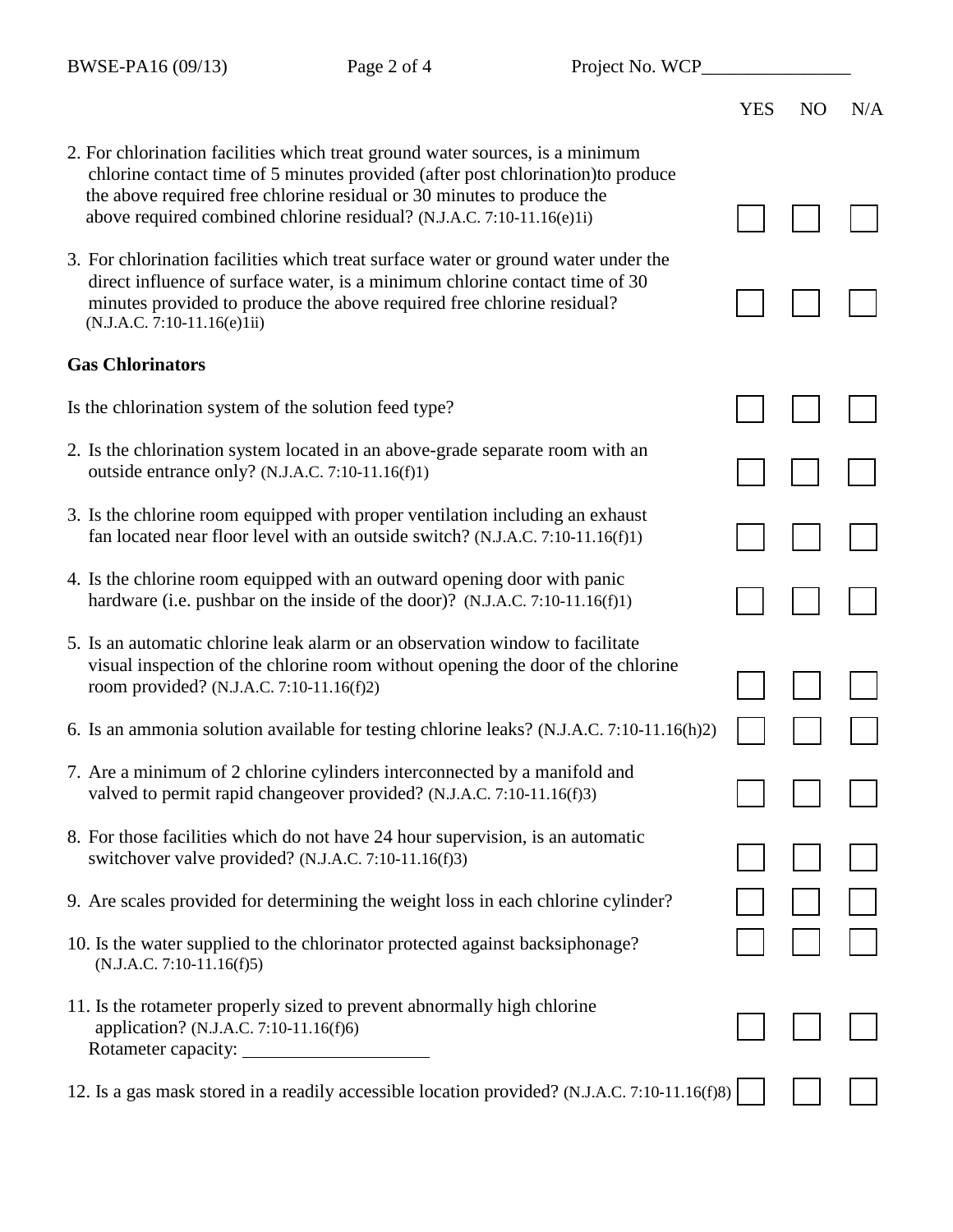| Project No. WCP___ |            |  |
|--------------------|------------|--|
|                    | YES NO N/A |  |

| 13. Is an automatic chlorinator with chlorine residual recorders and an alarm<br>system to indicate chlorine failure provided for surface water systems and<br>systems which do not meet State microbiological standards? (N.J.A.C. 7:10-11.16(f)7)                                                        |  |  |
|------------------------------------------------------------------------------------------------------------------------------------------------------------------------------------------------------------------------------------------------------------------------------------------------------------|--|--|
| <b>Hypochlorinators</b>                                                                                                                                                                                                                                                                                    |  |  |
| 1. Has a Technical Review Form for Chemical Handling and Feeding been<br>prepared for the chlorine feed?                                                                                                                                                                                                   |  |  |
| 2. Is a positive displacement type pump used?                                                                                                                                                                                                                                                              |  |  |
| <b>Chlorine Dioxide Generators</b>                                                                                                                                                                                                                                                                         |  |  |
| 1. Is post chlorination via gas chlorine or sodium hypochlorite provided?                                                                                                                                                                                                                                  |  |  |
| 2. If chlorine dioxide is used, is sodium chlorite injected into the discharge<br>line of the solution feed chlorinator with the formation of chlorine dioxide<br>in a reaction chamber?                                                                                                                   |  |  |
| 3. Does the maximum chlorine dioxide feed rate exceed 1.5 mg/l? (N.J.A.C. 7:10-11.16(j)1)<br>Maximum feed rate:                                                                                                                                                                                            |  |  |
| 4. Is each chlorine dioxide generator at least 95% efficient in producing<br>chlorine dioxide? (N.J.A.C. 7:10-11.16(j)2)                                                                                                                                                                                   |  |  |
| 5. Is a comparator suitable for determining chlorine residual by the D.P.D.<br>Method in accordance with Part 4500-C102D of Standard Methods for the<br>Examination of Water and Wastewater and supplies of the necessary reagents<br>provided for measuring chlorine residuals? (N.J.A.C. 7:10-11.16(j)3) |  |  |
| <b>On-Site Sodium Hypochlorite Generators</b>                                                                                                                                                                                                                                                              |  |  |
| 1. Is a water softener used prior to the water flowing to the salt tank?                                                                                                                                                                                                                                   |  |  |
| 2. Is a back up generator provided?                                                                                                                                                                                                                                                                        |  |  |
| 3. Is a tank provided to hold a bulk solution in case the generators are out of<br>service?                                                                                                                                                                                                                |  |  |